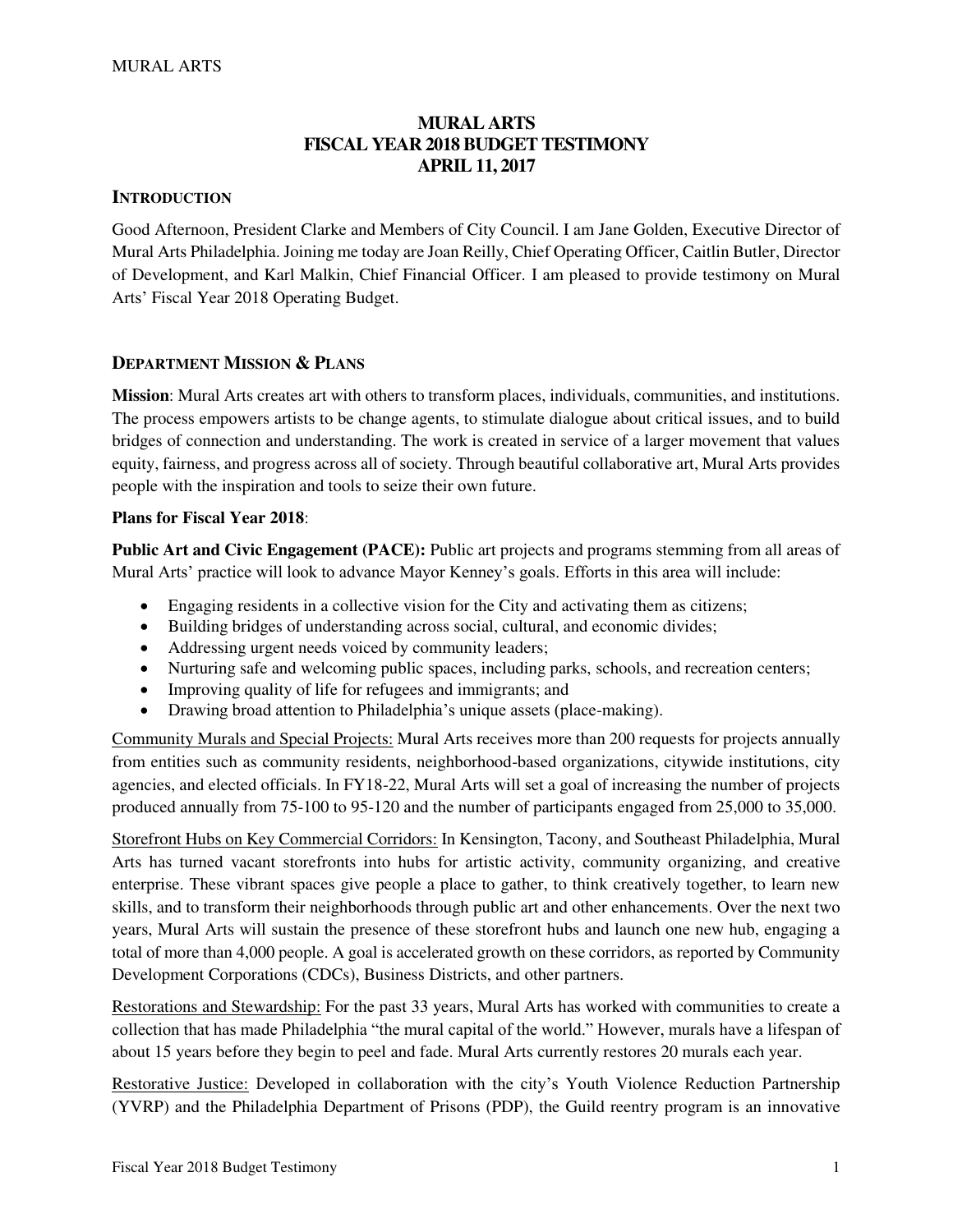workforce development model for returning citizens and young adults on probation. Participants earn an hourly wage while building practical skills through training with professional instructors, apprenticeships with community public art projects, and mentorship. The Guild enrolls 60 to 100 individuals annually and sustains a program completion rate of 60%, on par with the best programs in the country. Seventy-six to 88% of its graduates are successfully placed into employment, education, or other programs. The overall employment rate for all FY16 graduates is 80.7%, and the one-year recidivism rate of 14% significantly outperforms the statewide rate of 35%.

Porch Light: Porch Light, launched in 2007 in partnership with the Department of Behavioral Health and Intellectual disAbility Services (DBHIDS), seeks to promote public health by visually transforming neighborhoods and enhancing recovery and resilience among individuals facing behavioral health challenges. The Yale School of Medicine recently conducted a controlled, longitudinal study on the Porch Light model and found that participation in the model increases collective efficacy and decreases social stigma relating to behavioral health disorders.

Art Education (for Youth): Annually, Mural Arts engages more than 1,500 students at approximately 30 sites in a variety of in-school, after-school, and summer class options. Mural Arts partners with the Department of Human Service (DHS) to make site decisions and to recruit young people ages 10 to 21 who are under their purview. Over 80% of Mural Arts' students live in neighborhoods with high-exposure Adverse Childhood Experiences (ACE), and 87% are economically disadvantaged. All of Mural Arts' advanced students graduate from high school, and at least 85% matriculate to college, many with significant scholarships. Over the next five years, Mural Arts plans to increase the number of participants in core Art Education programming from 1,000 to 1,500 while sustaining a 100% high school graduation rate for advanced students in the Art Education program and an 85% matriculation rate.

**Operations and Advancement:** FY18-22 plans for operations and advancement include:

- Responding with greater urgency to needs that surface on project sites;
- Leading a formative and collaborative evaluation of murals' impact in communities;
- Implementing recommendations from human capital management firm AchieveMission;
- Increasing streams of unrestricted resources and diversify means of support;
- Improving audience's understanding of and investment in the work of the organization; and
- Generating more than \$600,000 of economic impact (per the Greater Philadelphia Cultural Alliance's Economic Impact Calculator) in purchases made by tour customers while visiting the City in FY18, with an increase to \$900,000 in five years.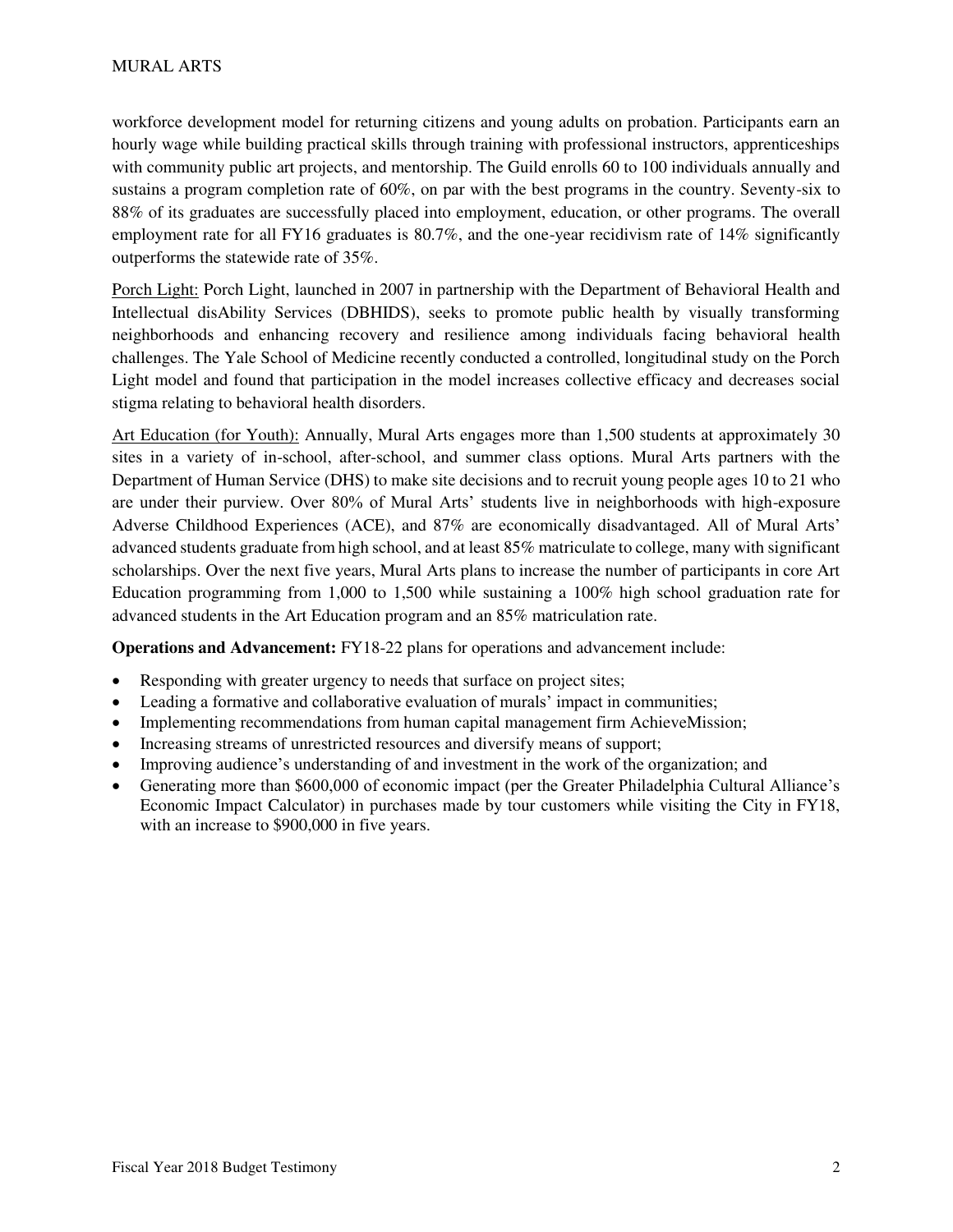## **BUDGET SUMMARY & OTHER BUDGET DRIVERS**

| <b>Staff Demographics Summary (as of December 2016)</b> * |           |          |           |           |  |  |
|-----------------------------------------------------------|-----------|----------|-----------|-----------|--|--|
|                                                           | Total     | Minority | White     | Female    |  |  |
| Number of Full-Time Staff                                 | 11        |          | 4         | 2         |  |  |
| Number of Civil Service-Exempt Staff                      |           |          |           |           |  |  |
| Number of Executive Staff (deputy level)<br>and above)    |           |          |           |           |  |  |
| Average Salary, Full-Time Staff                           | \$48,648  | \$42,220 | \$59,895  | \$84,193  |  |  |
| Average Salary, Executive Staff                           | \$120,645 | \$0      | \$120,645 | \$120,645 |  |  |
| Median Salary, Full-Time Staff                            | \$42,436  | \$42,436 | \$42,228  | \$84,193  |  |  |
| Median Salary, Executive Staff                            | \$120,645 | \$0      | \$120,645 | \$120,645 |  |  |

| <b>Employment Levels (as of December 2016)</b> *          |                 |          |  |  |  |
|-----------------------------------------------------------|-----------------|----------|--|--|--|
|                                                           | <b>Budgeted</b> | Filled   |  |  |  |
| Number of Full-Time Positions                             |                 | 11       |  |  |  |
| Number of Part-Time Positions                             |                 |          |  |  |  |
| Number of Civil-Service Exempt Positions                  |                 |          |  |  |  |
| Number of Executive Positions (deputy<br>level and above) |                 |          |  |  |  |
| Average Salary of All Full-Time Positions                 | \$48,648        | \$48,648 |  |  |  |
| Median Salary of All Full-Time Positions                  | \$42,436        | \$42,436 |  |  |  |

*\*This summary represents city-funded positions only.* 

| <b>General Fund Financial Summary by Class</b> |                |             |                |                    |                |                  |
|------------------------------------------------|----------------|-------------|----------------|--------------------|----------------|------------------|
|                                                | FY16 Original  | FY16 Actual | FY17 Original  | FY17 Estimated     | FY18 Proposed  | Difference:      |
|                                                | Appropriations | Obligations | Appropriations | <b>Obligations</b> | Appropriations | <b>FY18-FY17</b> |
| Class 100 - Employee Compensation              | \$490,401      | \$495,213   | \$533,401      | \$539,895          | \$548,987      | \$9,092          |
| Class 200 - Purchase of Services               | \$1,155,615    | \$1,155,615 | \$1,145,615    | \$1,145,615        | \$1,275,615    | \$130,000        |
| Class 300 - Materials and Supplies             | \$0            | \$0         | \$0            | \$0                | \$0            | \$0              |
| Class 400 - Equipment                          | \$0            | \$0         | \$0            | \$0                | \$0            | \$0              |
| Class 500 - Contributions                      | \$0            | \$0         | \$0            | \$0                | \$0            | \$0              |
| Class 700 - Debt Service                       | \$0            | \$0         | \$0            | \$0                | \$0            | \$0              |
| Class 800 - Payment to Other Funds             | \$0            | \$0         | \$0            | \$0                | \$0            | \$0              |
| Class 900 - Advances/Misc. Payments            | \$0            | \$0         | \$0            | \$0                | \$0            | \$0              |
|                                                | \$1,646,016    | \$1,650,828 | \$1,679,016    | \$1,685,510        | \$1,824,602    | \$139,092        |

| Professional Services Contracts Summary* |             |             |             |             |             |                              |  |
|------------------------------------------|-------------|-------------|-------------|-------------|-------------|------------------------------|--|
|                                          | <b>FY12</b> | <b>FY13</b> | <b>FY14</b> | <b>FY15</b> | <b>FY16</b> | <b>FY17 YTD</b><br>(Q1 & Q2) |  |
| Total amount of contracts                | \$554,800   | \$501,800   | \$1,139,900 | \$1,001,800 | \$1,155,615 | \$1,155,615                  |  |
| Total amount to M/W/DSBE                 | n/a         | n/a         | n/a         | n/a         | n/a         | n/a                          |  |
| <b>Participation Rate</b>                | n/a         | n/a         | n/a         | n/a         | n/a         | n/a                          |  |

*\*The large majority of Mural Arts' city-funded work is done in-house by city-funded staff and staff of the nonprofit Philadelphia Mural Arts Advocates. As a result, Mural Arts does not have an OEO participation goal.*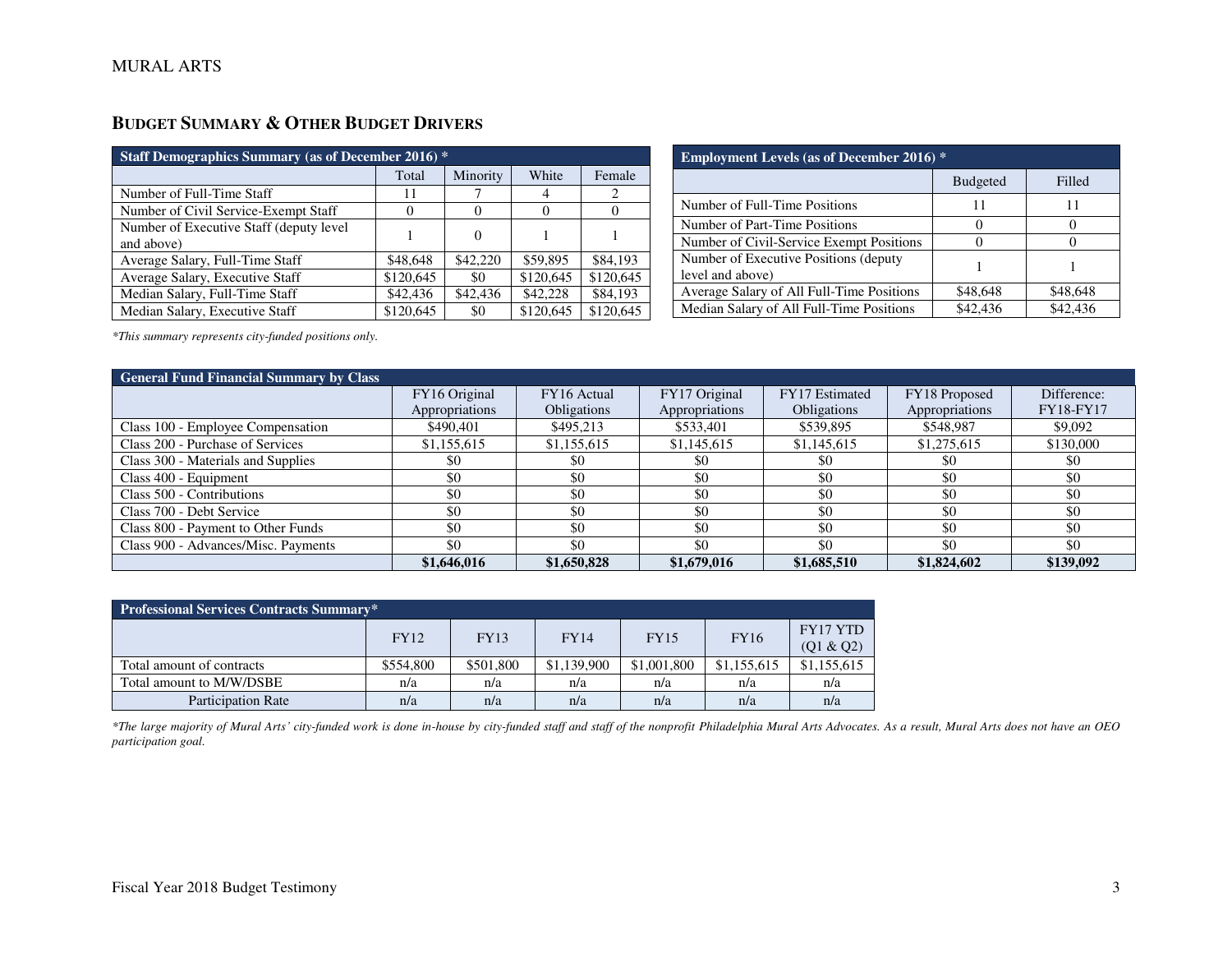### **PROPOSED BUDGET OVERVIEW**

### **Proposed Funding Request**:

The proposed Fiscal Year 2018 General Fund budget totals \$1,824,602, an increase of \$139,092 over Fiscal Year 2017 estimated obligation levels. This increase is primarily due to a modest raise for city employees and increased investment in public art projects and programming for ex-offenders.

The proposed budget includes:

- $\bullet$  \$548,987 in Class 100, a \$9,092 increase over FY17. This funding will pay the salaries of 11 employees, including: the Executive Director, her assistant, members of our mural crew, a reception manager, and two muralists.
- \$1,275,615 in Class 200, a \$130,000 increase over FY17. This funding will support Mural Arts' ability to lead 30 to 40 community mural projects in collaboration with youth, formerly and currently incarcerated individuals, residents receiving behavioral health services, community members, neighborhood-based organizations, city-wide institutions, and city agencies.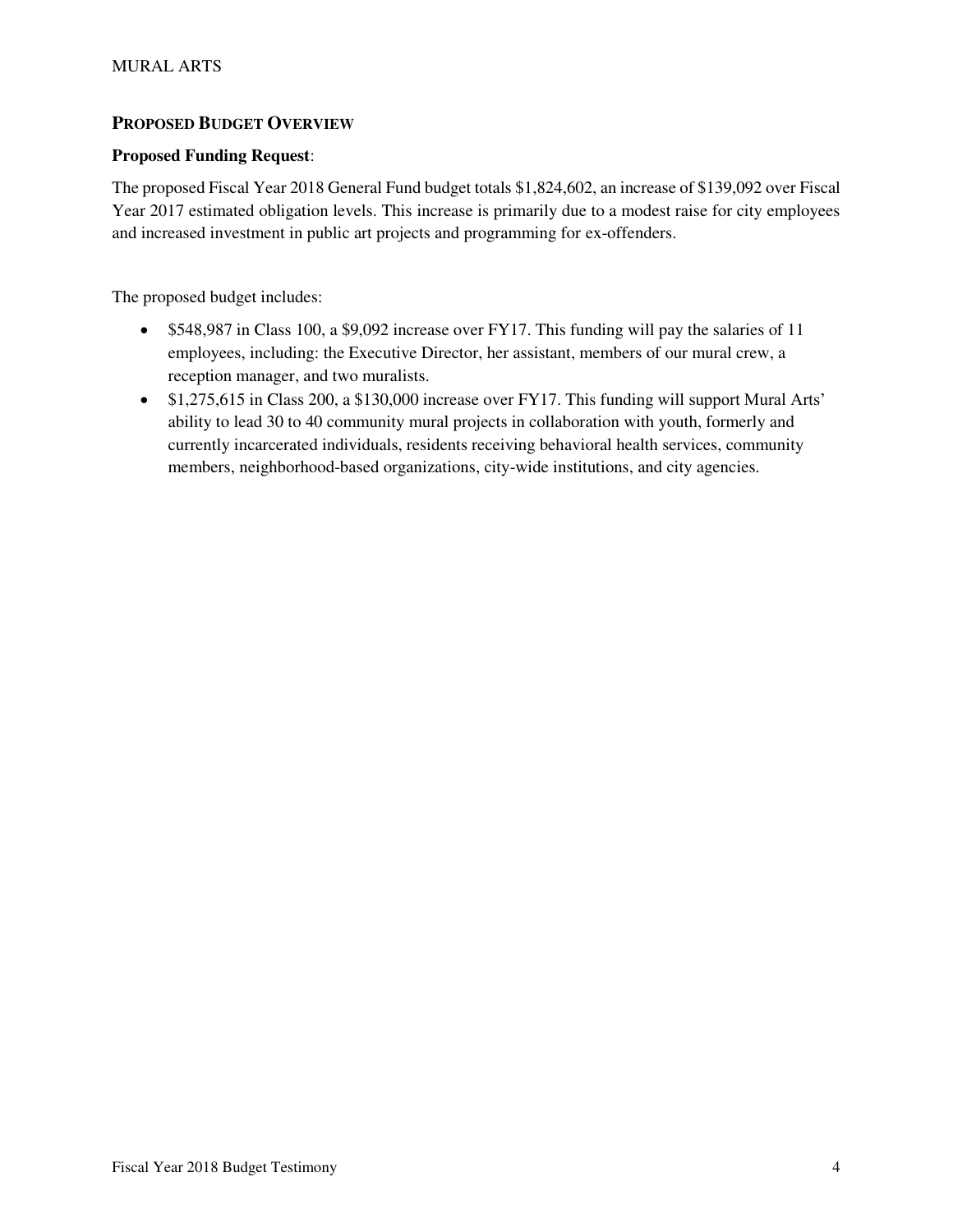### MURAL ARTS

# **STAFFING LEVELS**

The department is requesting 11 budgeted positions for FY18, level funding over FY17.

## **NEW HIRES**

| New Hires (from December 2016 to present) |                                  |  |  |  |  |
|-------------------------------------------|----------------------------------|--|--|--|--|
|                                           | <b>Total Number of New Hires</b> |  |  |  |  |
| <b>Black or African American</b>          |                                  |  |  |  |  |
| Other                                     |                                  |  |  |  |  |
| Total                                     |                                  |  |  |  |  |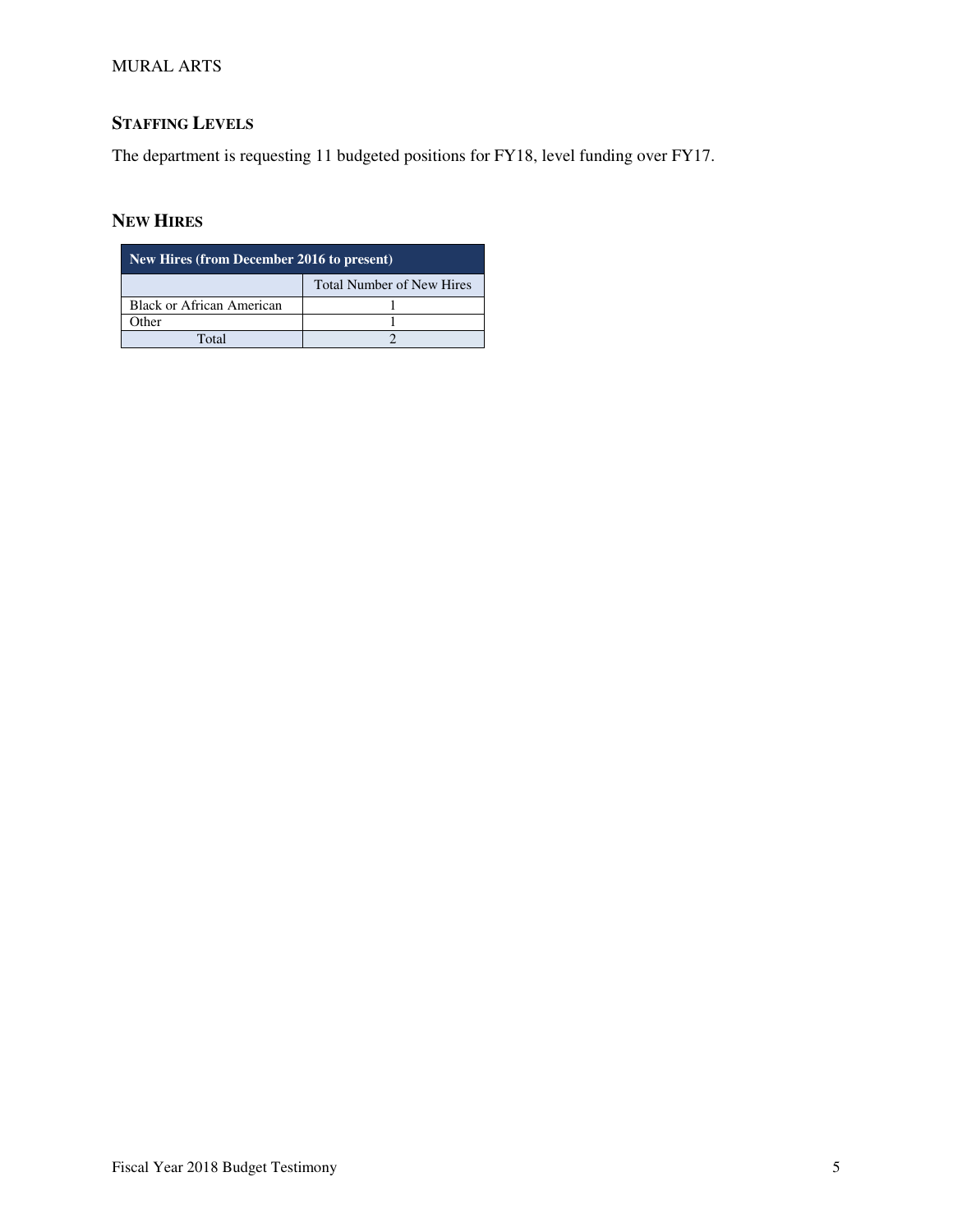## **PERFORMANCE, CHALLENGES, AND INITIATIVES**

| FY18 Performance Measures: Public Art and Civic Engagement (PACE) |             |                 |             |             |  |  |
|-------------------------------------------------------------------|-------------|-----------------|-------------|-------------|--|--|
| Measure                                                           | <b>FY16</b> | <b>FY17 YTD</b> | <b>FY17</b> | <b>FY18</b> |  |  |
|                                                                   | Actual      | (Q1 & Q2)       | Estimate    | Target      |  |  |
| Number of public art projects dedicated *                         | 79          | 27              | 50          | 50          |  |  |
| Number of mid- or large-scale restorations completed              | 23          | 16              | 20          | 20          |  |  |
| Number of people engaged in a program or project **               | 24,680      | N/A             | 25,000      | 25,000      |  |  |
| Percent of open enrollment students who graduate from high        | $100\%$ /   | N/A             | $100\%$ /   | $100\%$ /   |  |  |
| school / attend college **                                        | 83%         |                 | 85%         | 85%         |  |  |
| Percent of re-entry participants taken back into custody after a  | $14.2\%$    | N/A             | $10.0\%$    | $10.0\%$    |  |  |
| year **                                                           |             |                 |             |             |  |  |
| Percent of re-entry participants employed six months after        | 76.3%       | N/A             | 73.0%       | 73.0%       |  |  |
| program completion **                                             |             |                 |             |             |  |  |

*\*Annual target remains at 50 in order to account for projects with multi-year timelines that result in fewer dedications in some fiscal years. \*\* Tallied at the end of each fiscal year.* 

| FY18 Performance Measures: Operations and Advancement |               |                       |                         |             |  |  |
|-------------------------------------------------------|---------------|-----------------------|-------------------------|-------------|--|--|
| Measure                                               | FY16 Actual   | FY17 YTD<br>(Q1 & Q2) | <b>FY17</b><br>Estimate | FY18 Target |  |  |
| Number of tour participants                           | 11,754        | 6,516                 | 13,000                  | 13,000      |  |  |
| Private funding leveraged (per public dollar)         | \$1.50        | \$1.50                | \$1.50                  | \$1.50      |  |  |
| Press impressions *                                   | 279, 243, 374 | 78,038,400            | 290,000,000             | 300,000,000 |  |  |
| Social media followers                                | 77,800        | 88,200                | 100,000                 | 140,000     |  |  |
| Successful annual audit **                            | Yes           | N/A                   | Yes                     |             |  |  |

*\*Press impressions are calculated based on the circulation of media outlets multiplied by the number of stories relating to Mural Arts. Press impressions during FY17 Q1-Q2 are lower than in FY16 due to a heavy media push around Open Source in Fall 2015. Mural Arts anticipates press impressions to increase during FY17 Q3-Q4 leading up to the launch of the large-scale project, Monument Lab.* 

*\*\* Mural Arts' audit takes place during the winter following the June 30 fiscal year end.*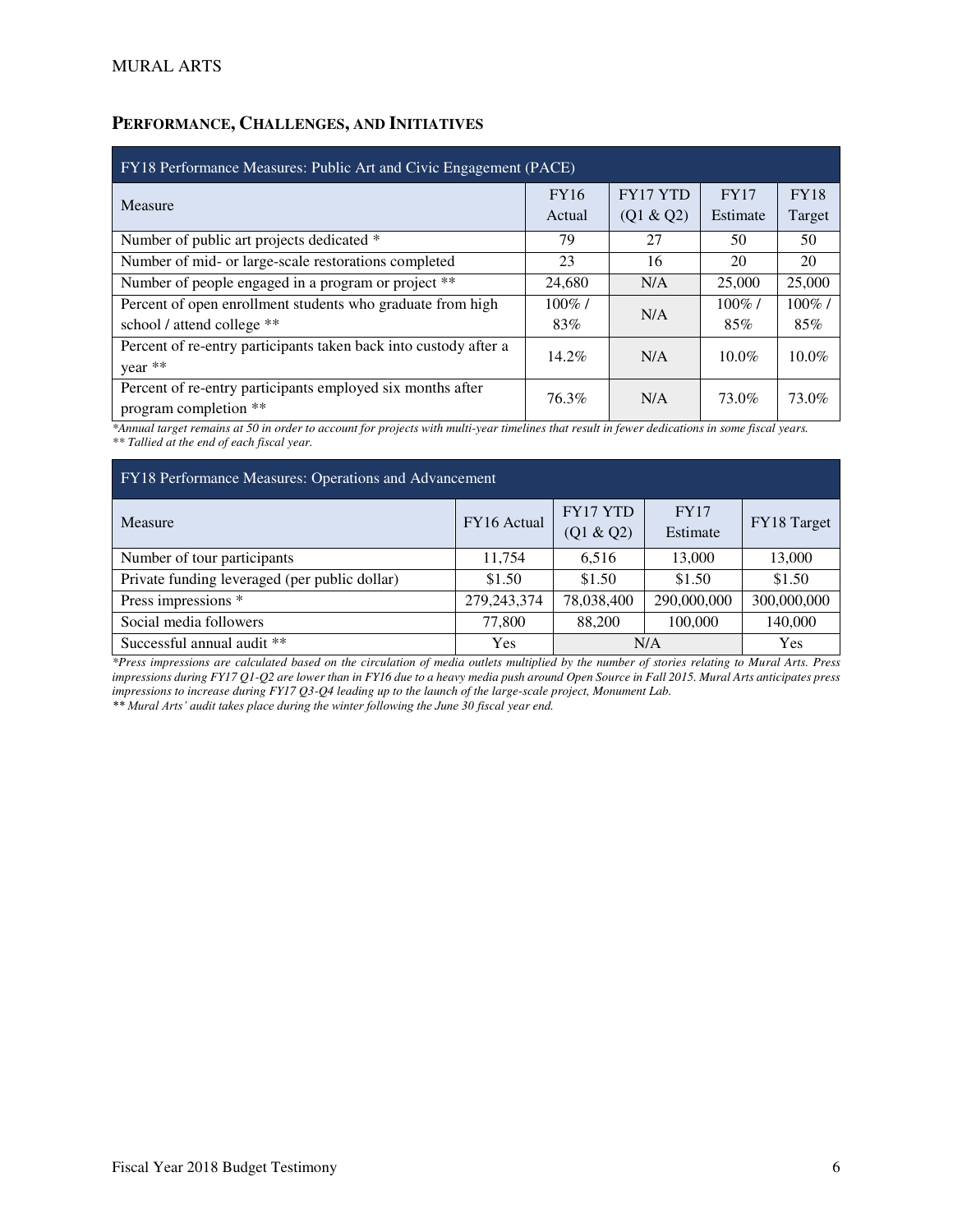#### MURAL ARTS

### **OTHER BUDGETARY IMPACTS**

#### **Federal and State (Where Applicable)**

The Pennsylvania Council on the Arts supports Mural Arts' Department of Public Art and Civic Engagement, specifically our Community Murals and Restorations & Stewardship departments. Our grant award for the period of 9/1/2016 to 8/31/2017 is \$36,134. Each year, Mural Arts applies for restricted, project-based support from the National Endowment for the Arts. This year, we received \$60,000 for Monument Lab, a public art and history project that falls within our Special Projects department and will engage our three program areas as well as our Community Murals department.

The proposed FY2018 Federal Budget would eliminate the National Endowment for the Arts, a critical funder for Mural Arts and the PA Council on the Arts. The proposed Federal Budget would also eliminate the Institute of Museum and Library Services, a current funding prospect for Mural Arts' multi-year partnership with Bartram's Garden that will increase public engagement with and stewardship of the Lower Schuylkill and draw attention to Philadelphia as a center for innovative public space and design.

Decreased federal and/or state funds would:

- Substantially reduce our ability to create new projects in response to requests made by individuals, and city agencies, and thereby reduce opportunities for youth, inmates, former inmates, and those in treatment at behavioral health clinics to build skills and assume positive roles in their communities.
- Negatively impact our ability to keep existing murals in good condition, a situation that would reflect poorly on Mural Arts and on the City.
- Force Mural Arts to make some hard decisions, including staff layoffs, reducing our project load, and shrinking effective programs.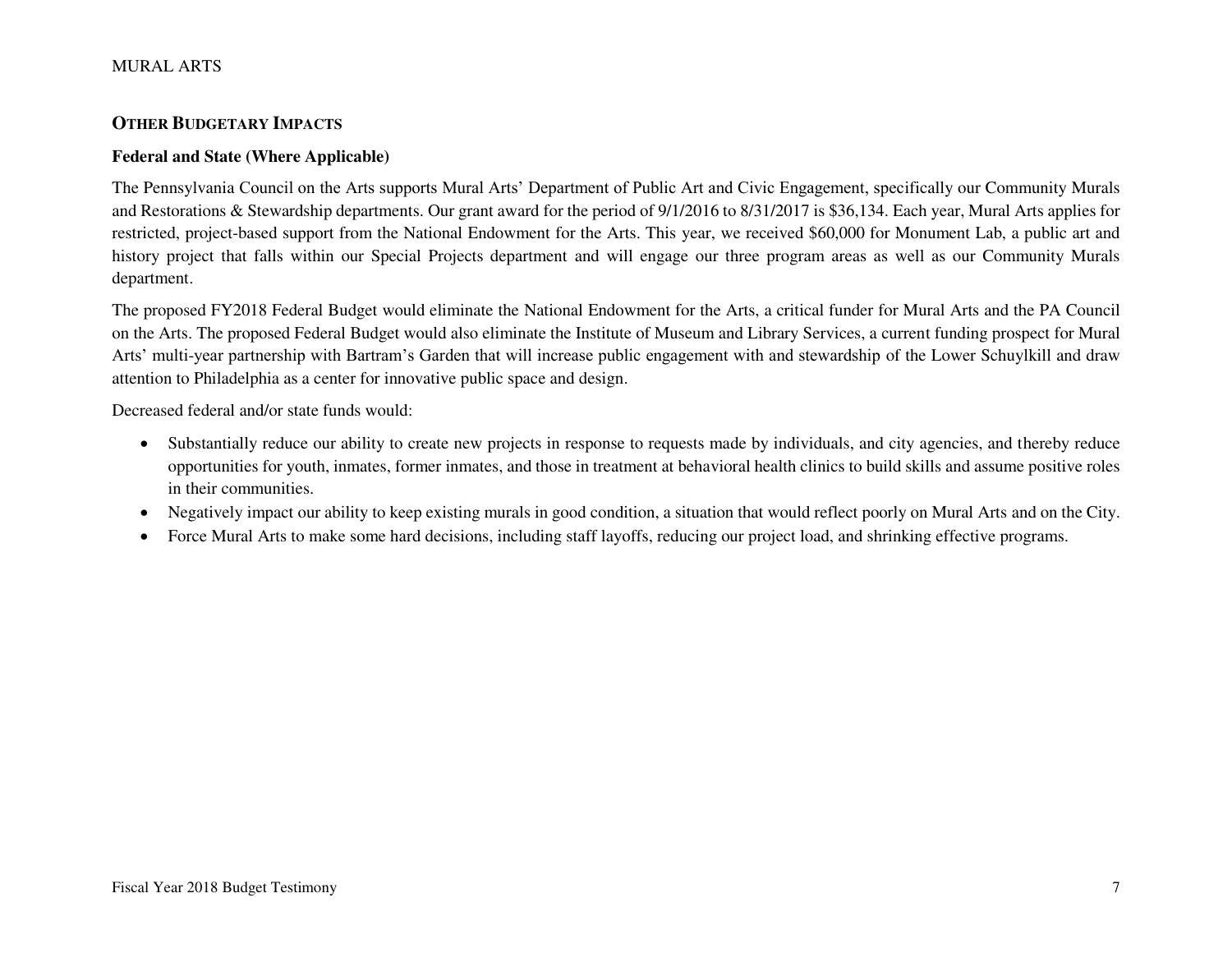### MURAL ARTS

### **CONTRACTING EXPERIENCE**

The large majority of Mural Arts' city-funded work is done in-house by city-funded staff and staff of the nonprofit Philadelphia Mural Arts Advocates. Demographics for Mural Arts' staff (city and nonprofit) and Board of Directors is included below:

| Philadelphia Mural Arts Advocates |          |        |  |  |  |
|-----------------------------------|----------|--------|--|--|--|
| <b>Board Demographics</b>         |          |        |  |  |  |
| April 2017                        |          |        |  |  |  |
|                                   | Male     | Female |  |  |  |
| Racial/ethnic non-minority        | 12       | $15*$  |  |  |  |
| Racial/ethnic minority            | $5^{**}$ | $3***$ |  |  |  |
| 18<br>Total<br>17                 |          |        |  |  |  |
| * Includes one ex-officio member  |          |        |  |  |  |
| Includes one ex-officio member    |          |        |  |  |  |
| Includes two ex-officio members   |          |        |  |  |  |

| <b>Philadelphia Mural Arts Advocates</b> |      |        |             |  |  |
|------------------------------------------|------|--------|-------------|--|--|
| <b>Staff Demographics</b>                |      |        |             |  |  |
| April 2017                               |      |        |             |  |  |
|                                          | Male | Female | Transgender |  |  |
| Racial/ethnic non-minority               | 11   | 22     |             |  |  |
| Racial/ethnic minority                   | 10   | 10     |             |  |  |
| Total                                    | 21   | 32     |             |  |  |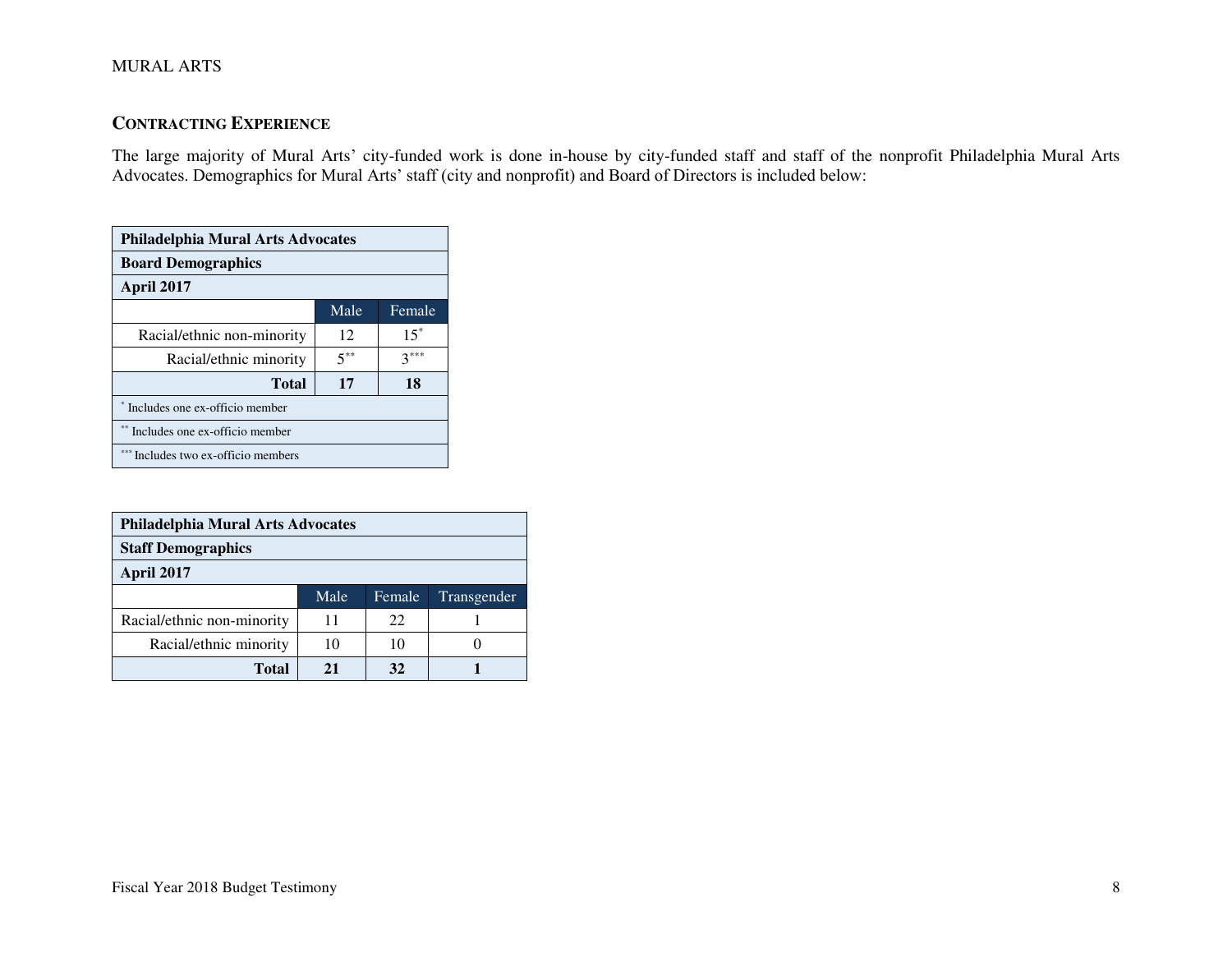# **EMPLOYEE DATA**

| <b>Staff Demographics (as of December 2016)</b> |              |                |                      |                        |              |
|-------------------------------------------------|--------------|----------------|----------------------|------------------------|--------------|
| <b>Full-Time Staff</b>                          |              |                |                      | <b>Executive Staff</b> |              |
|                                                 | Male         | Female         |                      | Male                   | Female       |
|                                                 | African-     | African-       |                      | African-               | African-     |
|                                                 | American     | American       |                      | American               | American     |
| Total                                           | 5            | $\mathbf{0}$   | Total                | $\theta$               | $\mathbf{0}$ |
| % of Total                                      | 45%          | $0\%$          | % of Total           | $0\%$                  | $0\%$        |
| Average Salary                                  | \$41,073     | \$0            | Average Salary       | \$0                    | \$0          |
| Median Salary                                   | \$37,456     | \$0            | Median Salary        | \$0                    | \$0          |
|                                                 | White        | White          |                      | White                  | White        |
| Total                                           | 3            | 1              | Total                | $\Omega$               | 1            |
| % of Total                                      | 27%          | 9%             | % of Total           | $0\%$                  | 100%         |
| Average Salary                                  | \$39,645     | \$120,645      | Average Salary       | \$0                    | \$120,645    |
| Median Salary                                   | \$36,715     | \$120,645      | Median Salary        | \$0                    | \$120,645    |
|                                                 | Hispanic     | Hispanic       |                      | Hispanic               | Hispanic     |
| Total                                           | 1            | $\Omega$       | Total                | $\theta$               | $\Omega$     |
| % of Total                                      | 9%           | $0\%$          | % of Total           | $0\%$                  | $0\%$        |
| Average Salary                                  | \$42,436     | \$0            | Average Salary       | \$0                    | \$0          |
| Median Salary                                   | \$42,436     | \$0            | Median Salary        | \$0                    | \$0          |
|                                                 | Asian        | Asian          | Asian                |                        | Asian        |
| Total                                           | $\mathbf{0}$ | $\theta$       | Total                | $\mathbf{0}$           | $\theta$     |
| % of Total                                      | $0\%$        | $0\%$          | % of Total           | $0\%$                  | $0\%$        |
| Average Salary                                  | \$0          | \$0            | Average Salary       | \$0                    | \$0          |
| Median Salary                                   | \$0          | \$0            | Median Salary        | \$0                    | \$0          |
|                                                 | Other        | Other          |                      | Other                  | Other        |
| Total                                           | $\Omega$     | 1              | Total                | $\Omega$               | $\theta$     |
| % of Total                                      | $0\%$        | 9%             | % of Total           | $0\%$                  | $0\%$        |
| Average Salary                                  | \$0          | \$47,741       | Average Salary       | \$0                    | \$0          |
| Median Salary                                   | \$0          | \$47,741       | <b>Median Salary</b> | \$0                    | \$0          |
|                                                 | Bilingual    | Bilingual      |                      | Bilingual              | Bilingual    |
| Total                                           | 1            | $\mathbf{0}$   | Total                | $\mathbf{0}$           | $\theta$     |
| % of Total                                      | 9%           | $0\%$          | % of Total           | $0\%$                  | $0\%$        |
| Average Salary                                  | \$42,436     | \$0            | Average Salary       | \$0                    | \$0          |
| Median Salary                                   | \$42,436     | \$0            | Median Salary        | \$0                    | \$0          |
|                                                 | Male         | Female         |                      | Male                   | Female       |
| Total                                           | 9            | $\overline{c}$ | Total                | $\mathbf{0}$           | 1            |
| % of Total                                      | 82%          | 18%            | % of Total           | $0\%$                  | 100%         |
| Average Salary                                  | \$40,749     | \$84,193       | Average Salary       | \$0                    | \$120,645    |
| <b>Median Salary</b>                            | \$37,456     | \$84,193       | <b>Median Salary</b> | \$0                    | \$120,645    |